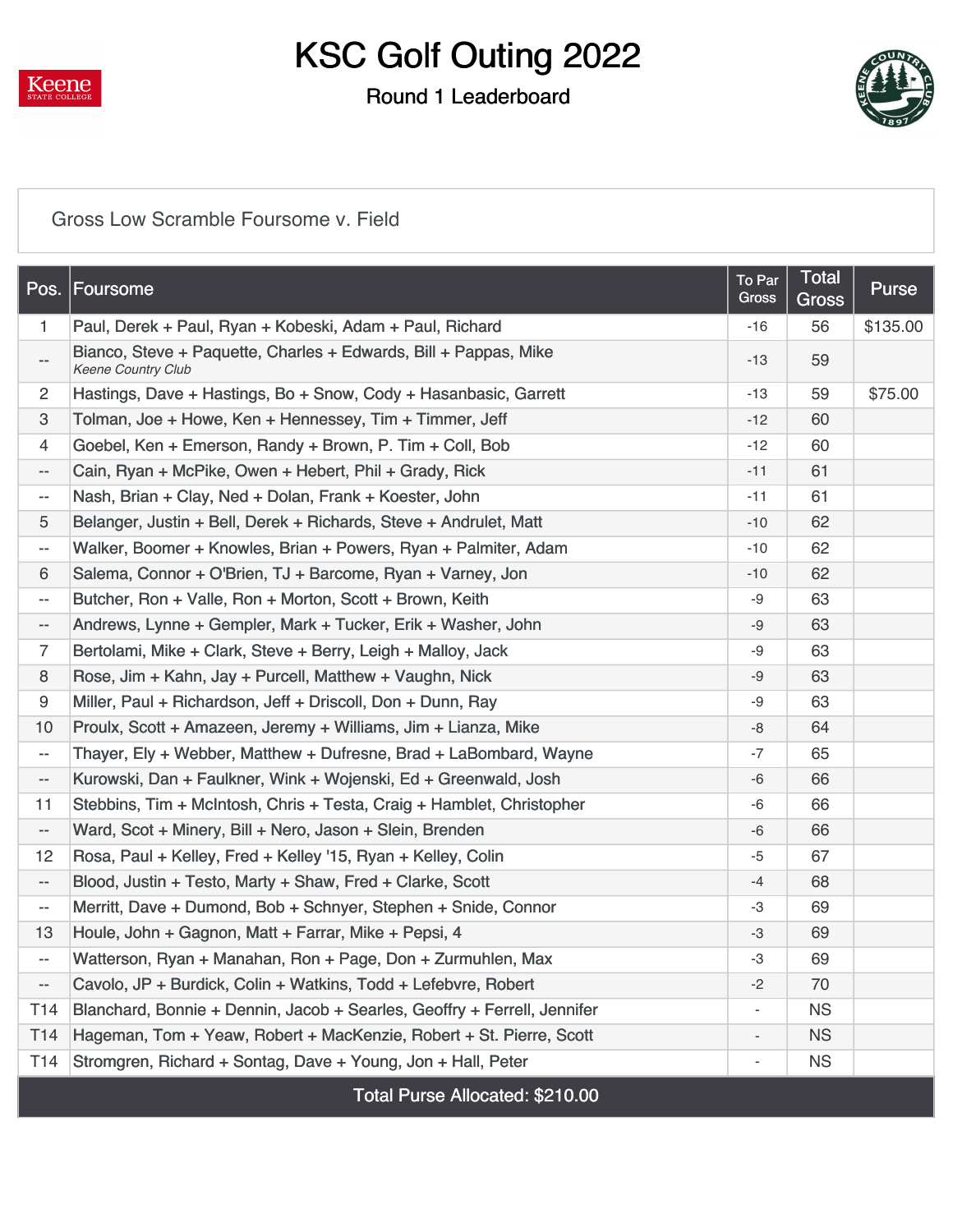

# KSC Golf Outing 2022

### Round 1 Leaderboard



#### [Net Low Scramble Foursome v. Field](https://static.golfgenius.com/v2tournaments/8529883674835965553?called_from=&round_index=1)

| Pos.                     | <b>Foursome</b>                                                                               | To Par<br><b>Net</b>     | <b>Total</b><br><b>Net</b> | Purse    |
|--------------------------|-----------------------------------------------------------------------------------------------|--------------------------|----------------------------|----------|
| $\overline{\phantom{a}}$ | Paul, Derek + Paul, Ryan + Kobeski, Adam + Paul, Richard                                      | $-21$                    | 51                         |          |
| 1                        | Bianco, Steve + Paquette, Charles + Edwards, Bill + Pappas, Mike<br><b>Keene Country Club</b> | $-19$                    | 53                         | \$135.00 |
| $\overline{2}$           | Cain, Ryan + McPike, Owen + Hebert, Phil + Grady, Rick                                        | $-19$                    | 53                         | \$75.00  |
| $\overline{\phantom{a}}$ | Hastings, Dave + Hastings, Bo + Snow, Cody + Hasanbasic, Garrett                              | $-17$                    | 55                         |          |
| 3                        | Andrews, Lynne + Gempler, Mark + Tucker, Erik + Washer, John                                  | $-16$                    | 56                         |          |
| $\overline{\phantom{a}}$ | Goebel, Ken + Emerson, Randy + Brown, P. Tim + Coll, Bob                                      | $-16$                    | 56                         |          |
| $\overline{4}$           | Nash, Brian + Clay, Ned + Dolan, Frank + Koester, John                                        | $-16$                    | 56                         |          |
| $\overline{\phantom{a}}$ | Belanger, Justin + Bell, Derek + Richards, Steve + Andrulet, Matt                             | $-15$                    | 57                         |          |
| $\overline{\phantom{a}}$ | Tolman, Joe + Howe, Ken + Hennessey, Tim + Timmer, Jeff                                       | $-15$                    | 57                         |          |
| 5                        | Walker, Boomer + Knowles, Brian + Powers, Ryan + Palmiter, Adam                               | $-15$                    | 57                         |          |
| 6                        | Butcher, Ron + Valle, Ron + Morton, Scott + Brown, Keith                                      | $-14$                    | 58                         |          |
| $\overline{7}$           | Thayer, Ely + Webber, Matthew + Dufresne, Brad + LaBombard, Wayne                             | $-14$                    | 58                         |          |
| $- -$                    | Bertolami, Mike + Clark, Steve + Berry, Leigh + Malloy, Jack                                  | $-14$                    | 58                         |          |
| $\overline{\phantom{a}}$ | Rose, Jim + Kahn, Jay + Purcell, Matthew + Vaughn, Nick                                       | $-14$                    | 58                         |          |
| $\overline{\phantom{a}}$ | Salema, Connor + O'Brien, TJ + Barcome, Ryan + Varney, Jon                                    | $-14$                    | 58                         |          |
| 8                        | Ward, Scot + Minery, Bill + Nero, Jason + Slein, Brenden                                      | $-14$                    | 58                         |          |
| 9                        | Merritt, Dave + Dumond, Bob + Schnyer, Stephen + Snide, Connor                                | $-13$                    | 59                         |          |
| 10                       | Kurowski, Dan + Faulkner, Wink + Wojenski, Ed + Greenwald, Josh                               | $-13$                    | 59                         |          |
| $\overline{\phantom{a}}$ | Proulx, Scott + Amazeen, Jeremy + Williams, Jim + Lianza, Mike                                | $-13$                    | 59                         |          |
| $-\, -$                  | Miller, Paul + Richardson, Jeff + Driscoll, Don + Dunn, Ray                                   | $-12$                    | 60                         |          |
| 11                       | Blood, Justin + Testo, Marty + Shaw, Fred + Clarke, Scott                                     | $-12$                    | 60                         |          |
| $\overline{\phantom{a}}$ | Stebbins, Tim + McIntosh, Chris + Testa, Craig + Hamblet, Christopher                         | $-12$                    | 60                         |          |
| $\overline{\phantom{a}}$ | Rosa, Paul + Kelley, Fred + Kelley '15, Ryan + Kelley, Colin                                  | $-12$                    | 60                         |          |
| 12                       | Cavolo, JP + Burdick, Colin + Watkins, Todd + Lefebvre, Robert                                | $-10$                    | 62                         |          |
| 13                       | Watterson, Ryan + Manahan, Ron + Page, Don + Zurmuhlen, Max                                   | $-10$                    | 62                         |          |
| $\overline{\phantom{a}}$ | Houle, John + Gagnon, Matt + Farrar, Mike + Pepsi, 4                                          | -7                       | 65                         |          |
| T14                      | Blanchard, Bonnie + Dennin, Jacob + Searles, Geoffry + Ferrell, Jennifer                      | $\overline{\phantom{0}}$ | <b>NS</b>                  |          |
| T <sub>14</sub>          | Hageman, Tom + Yeaw, Robert + MacKenzie, Robert + St. Pierre, Scott                           |                          | <b>NS</b>                  |          |
| T <sub>14</sub>          | Stromgren, Richard + Sontag, Dave + Young, Jon + Hall, Peter                                  |                          | <b>NS</b>                  |          |
|                          | Total Purse Allocated: \$210.00                                                               |                          |                            |          |